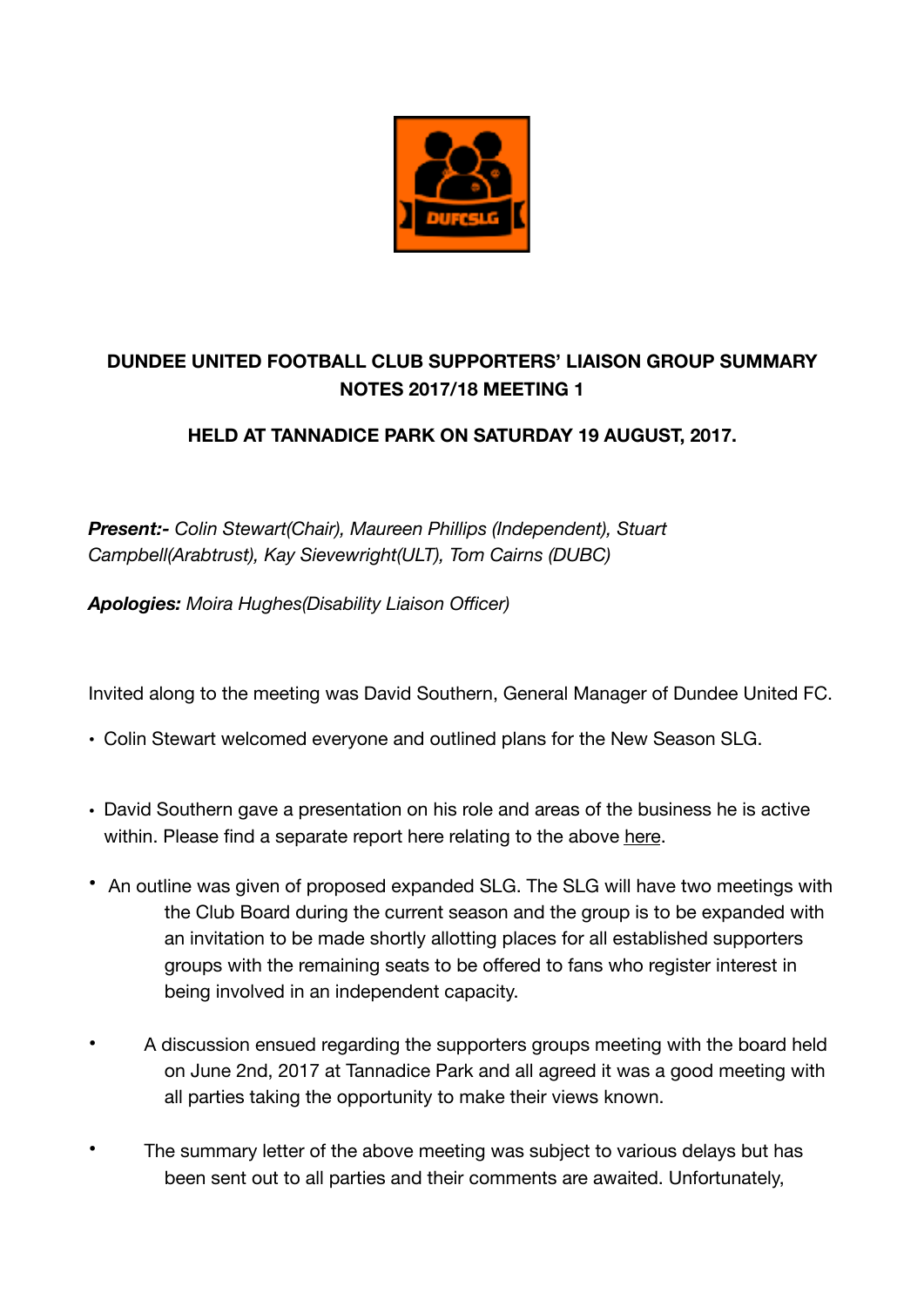delays in publishing the summary have caused a delay with SLG plans for this season.

- It was confirmed that Associate Director David Dorward would join the SLG shortly and a media release is to be issued looking for new committee members.
- Associate Directors Colin Stewart and David Dorward recently met with the Federation of Dundee United Supporters representatives and amongst the items discussed was that the Fed DUSC wish to see the George Fox Stand returned to pay at the gate. The suggestion was noted by the Club. However, it was felt that the reasons for putting the current system in place remained and the status quo would continue.
- On ticketing, it was noted that the Club is to open only the George Fox lower stand for the upcoming Irn-Bru Cup game v Alloa.
- CS then confirmed the DUFC Board feel that the SLG is the correct platform for all supporter groups to communicate with all key members and invite all recognised supporters groups to become involved in these regular meetings.
- Colin Stewart stated that if required he may establish a constitution for this group.
- With regards communications involving SLG, Kay Sievewright has invoked a system with the first point of contact to be Moira Hughes. Moira who is the Club's Supporters Liaison Officer and is currently engaged in discussions with DUFC management to increase the number of Supporters Liaison Officers.
- A discussion ensued about the structure of meetings it has been decided not to rotate choice of Chairperson but presently to rotate summary notetaker unless someone can offer their services for that role. This position has now been filled.
- It was also decided to invite David Southern to return and address the by then enlarged SLG at our meeting scheduled for December 23rd.
- It was agreed that summary notes should be published as soon as possible.
- Correct procedures and protocol at SLG meetings were briefly discussed.
- A discussion regarding a tribute to Jim McLean taking the form of a statue or possibly a bust situated within the football club. This point had been raised by